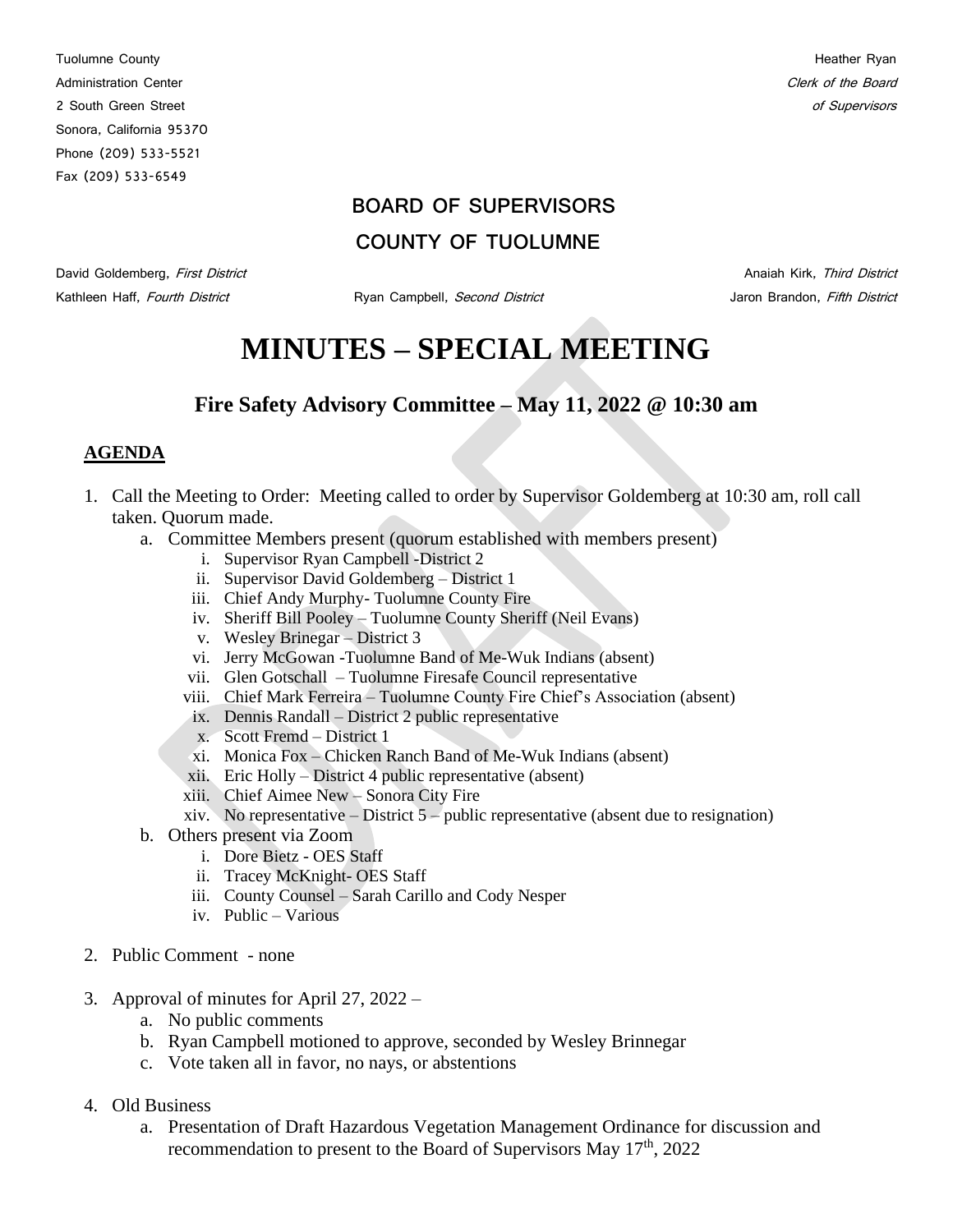Staff present background and history up to this point. Goal is to have committee recommend this draft for public discussion going forward. Staff went through the draft as presented and reminded all that this will open up the public review process.

Committee comments

- Typo on page 5 Enforcement section third line chapter 1.10 Code? And then line 5 violations
- Asked about No Duty to Enforce and legal question about process and why language is in there.
- under Definitions of 11 Reduced fuel zone and ag production language why it is in two places.
- formatting
- Asked about new development and why this ordinance does not include requirements. Committee and county counsel talked about existing code and ordinance that address development.
- Asked under Legal Authority can county logistically support. Cost to do the abatement could be a sticking point for some.
- Stated intent is to want people to comply and to protect their and their neighbor's property. We realize enforcement is an issue and recognize we will need to bring on staff.

Public Comment

- Asked about putting on ag advisory agenda. Wants to see if the adjacent parcel pays for removal.
- Question asked about insurance designation lowering if this is enforced. It is hopefully that this will in the future help residents get lower rates.
- Public comments that we are naive and offered to give example of his property to do the work. City and county need to set an example. If we want to make an impact by doing a shaded fuel break. We need to be more prescriptive and if we give them an illustration showing an example. Also, of concerns is the cost to the individual. Public member will send us written comments.
	- o Committee responded only on open space issue based on comments from CDD and misconception of open space.
- Page 4 item concerned that a) it focuses on vacant lot and not parcels that are occupied?
- TPZ timberland protection zones should be considered as well than Williamson act land. Concern is that trees depending on growth plan could be
	- o Committee members spoke about making up the difference on adjacent parcels and neighbor would be looking out to support neighbors.
- Comment on removing ladder fuels open to interpretation and need to address.

Committee comments

- We need to move forward cautiously; we need to involve public comment. Very important that we listen to people from the public.
- Governance workgroup members clarified last meeting and that there was not intent to leave meeting abruptly or was unprofessionally. 4291 was adopted in 2006 and the state has much more resources and still cannot keep up. This ordinance is a step forward to making a life safety provision. There have been lengthy discussions on cost to the public and we have been considerate as well. This work is a result of trying to make it a better place.
- Stressed importance of committee and the membership cannot always attend, and we are thankful of the public that takes their time to be here.
- Comments stated this is a long-term generational change to make the community safer. It is a lot of work and we realize we must change the ways of doing things. Our goal is to work with the public to make our community a safer place and this is just one step to make our community